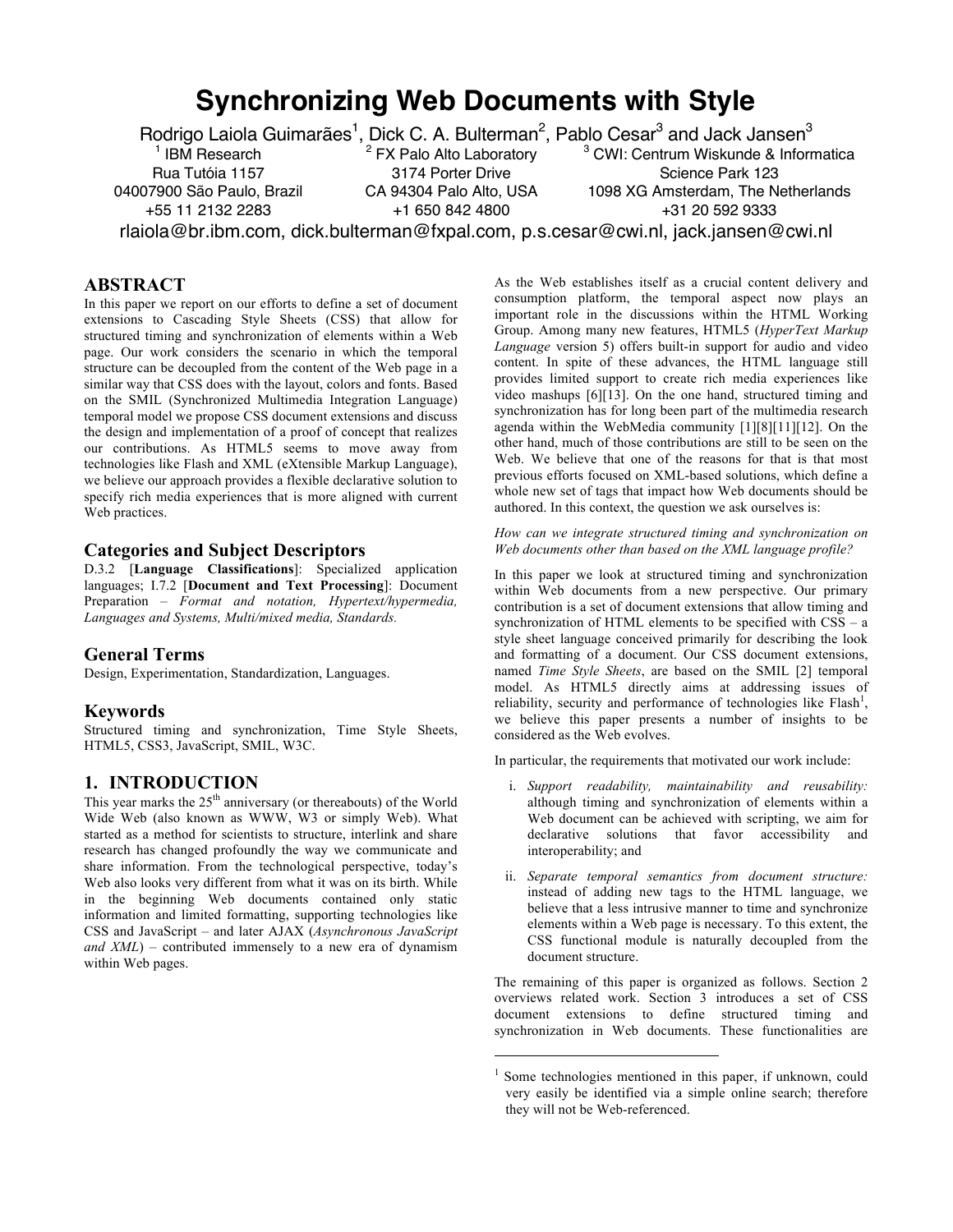



targeted to structural elements as well as to continuous media like HTML5 audio and video. Then, in Section 4 we discuss the implementation of a proof of concept that realizes our contributions. Finally, Section 5 is dedicated to concluding remarks and points to future directions.

# **2. RELATED WORK**

In the context of this work, it is worth discussing mechanisms that allow timing and synchronization to be integrated into documents. In the remaining of this section we review some declarative multimedia languages and other representative alternatives targeted specifically to the Web domain (see Figure 1).

# **2.1 Declarative Multimedia Languages**

NCL (*Nested Context Language*) is an XML-based language used to specify interactive multimedia presentations within the Brazilian Terrestrial Digital TV System (SBTVD-T) and ITU-T [14]. NCL has a strict separation between the document content and structure, and it provides non-invasive control of presentation timing, linking and layout (see Figure 1a). In NCL authors can declaratively describe the temporal behavior of a multimedia presentation using connectors and links. Although the application of such feature has been considered in the Web domain before [9], the use of links to specify the temporal synchronization of elements seems a step far ahead that current Web is yet not ready to embrace (nearly all Web links are used as user interaction points for page navigation).

SMIL is the main multimedia container format supported by W3C, the World Wide Web Consortium. Like NCL, SMIL is an XML-based integration format, and as such, it does not directly define media objects (with the exception of timed text content). Instead, SMIL acts as a container format in which spatial, temporal, linking and interactive primitives can be used to position, schedule and control a wide assortment of multimedia presentations. In spite of the efforts to make SMIL the multimedia language for the  $\text{Web}^2$ , it has not been widely deployed in this context (although it is one means of animating SVG – *Scalable Vector Graphics* [7]).

In this work we argue that a *fat-free* alternative to XML-based approaches is necessary, as demonstrated by the efforts to support the temporal aspect within CSS3 Animation and Transition working drafts.

# **2.2 Timing and Synchronization on the Web**

HTML is the markup language to create Web pages. One of the innovative features of HTML5 is the introduction of the <audio> and <video> elements as first-class citizens of the HTML

j

language. These elements implicitly define a temporal dimension for the referenced media object. HTML5 though provides a very restricted scope of temporal synchronization that only applies to the video and its captions (via the <track> element). Embedded scripting (such as JavaScript) is the primary means of controlling time and affecting the behavior of HTML documents.

HTML5 also introduces the <canvas> element, which allows for dynamic, scriptable rendering of 2D shapes and bitmap images. HTML5 <canvas> can be used with JavaScript to create highdemanding applications like games, in which pixel level manipulation and performance are essential. Our work differs not only in the programming paradigm (JavaScript is procedural), but also due to the fact that we target timing and synchronization of HTML elements instead of low-level pixels in a bitmap image.

CSS level 3 (or simply CSS3) brings the temporal aspect in the Transition and Animation modules. CSS Transitions<sup>3</sup> provide an easy way to do simple animation, but they give little control to the author on how the animation progresses (CSS property values are interpolated between start and end states of the animation). Similarly,  $CSS$  Animations<sup>4</sup> change the presentational value of CSS properties over time. The main difference is that CSS Animations allows the author to specify CSS property changes as a set of @keyframes rules. Many aspects of the animation can be controlled, including whether or not to delay its start time, how many times the animation iterates, and whether or not the animation should be running or paused. In this paper we take the CSS temporal aspect one step further by considering that the presentation of any group of elements (and not only animations) can be synchronized and controlled.

While JavaScript and Flash (this last to a more restricted extent) can be used to handle timing, synchronization and interaction (see Figure 1b), a number of efforts advocate for more accessibility and reusability. With this in mind, Popcorn.js<sup>5</sup>, an HTML5 media framework written in JavaScript, enables the creation of rich timebased interactive experiences on the Web. Using a plugin factory mechanism, Popcorn.js allows the presentation of a video, audio or other media to control and be controlled by arbitrary elements within a Web page. Although plugins can be easily reused, authors need to be familiarized with JavaScript, since all configurations are done in that language.

Most closely to our work, Timesheets.js $<sup>6</sup>$  proposes a declarative</sup> approach to synchronize Web documents. Timesheets.js relies on

 $\overline{a}$ 

<sup>2</sup> http://www.w3.org/TR/NOTE-HTMLplusTIME

<sup>3</sup> http://www.w3.org/TR/css3-transitions/

<sup>4</sup> http://dev.w3.org/fxtf/web-animations/

<sup>5</sup> http://popcornjs.org/

<sup>6</sup> http://wam.inriaalpes.fr/timesheets/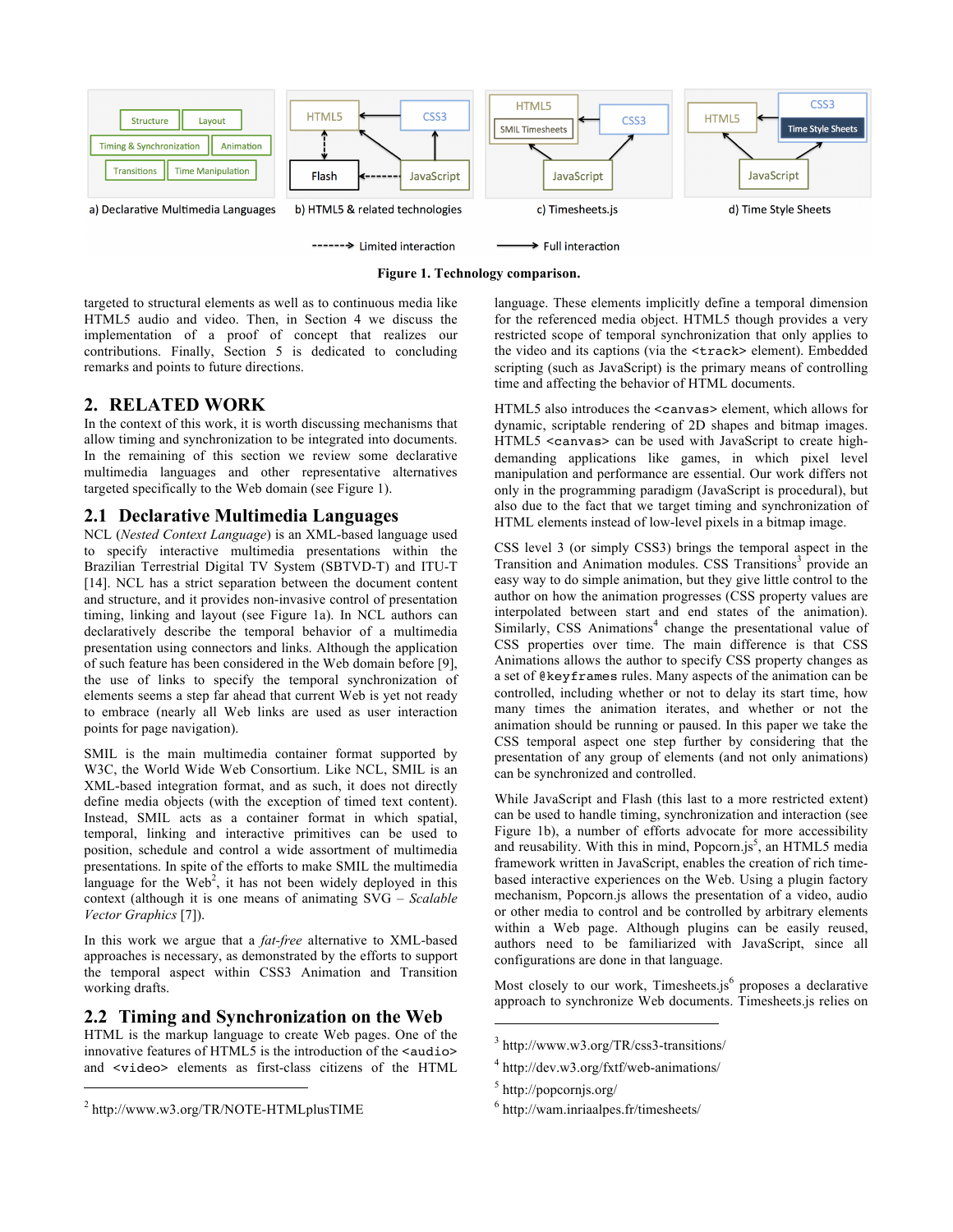a JavaScript implementation of a SMIL Timesheets scheduler that runs in the Web browser. Cazenave et al. [4] suggest that a small set of new tags and attributes from Timesheets.js would facilitate the integration of structured timing and synchronization in the HTML and SVG languages (see Figure 1c). Our work is related, but instead we focus on providing document extensions to the CSS language (see Figure 1d).

# **3. OUR APPROACH**

In this paper we propose a means to support structured timing and synchronization of HTML elements by extending the CSS language with a set of SMIL functionalities. Instead of supporting the whole SMIL profile – which defines a vast number of modules, some of which used in very specific situations – we aim at some core features defined in the Basic SMIL timing model.

By design, we decided to keep the document structure in HTML, event handling in JavaScript and the presentation layout in CSS, while *Time Style Sheets* (TSS), a CSS language extension, defines the presentation temporal semantics. This way there is a clear functional separation between the information organization, the behavior manipulation, the presentation layout, and now the timing and synchronization behavior within a Web page (requirement i). As part of the CSS language, TSS definitions are declarative (requirement ii) and follow the same rules of cascade, specificity and inheritance. In the remaining of this section we provide a detailed overview of the facilities provided by Time Style Sheets to encode temporal presentations on the Web.

# **3.1 Timing Properties**

As aforementioned, our approach builds on a subset of the Basic SMIL timing model. This module defines when elements in a presentation get scheduled and, once scheduled, how long they will be active. One of the challenges of the integration of the SMIL functionality in a non-XML language is to determine how SMIL's time containers and attributes can be modeled in the target language. Our design choice was to define a set of timing properties and values within the CSS language as summarized in Table 1 and Table 2. These properties can also be read and modified via JavaScript. This provides a clean mechanism to add limited functionality to the existing CSS specification without major integration overhead.

A simple example of integrating the CSS property-based timing extension functionality is given in the following HTML fragment:

```
01. < div id="slideshow">
02.
03.
04.
05. </div>
06.
07. <style>
08.
09.
10.
11.
12.
13.
14.
15.
16.
17.
18.
</style>
      <img src="img1.png" />
      \langle \text{img src} = "img2.png" />
      <img src="img3.png" style="timing-delay:1s" />
      #slideshow {
          timing-container: seq;
          timing-interaction-count: infinite;
      }
      #slideshow img {
          timing-delay: 0s;
          timing-duration: 2s;
          border: 1px solid green;
      }
```
Here, the <div> element named *slideshow* is defined to behave as a SMIL sequential container that will be played infinite times (lines  $09-10$ ). The children elements, in this case the  $\langle \text{img}\rangle$ 



**Figure 2. Slideshow example: each image waits for the previous child of the sequence to finish, and then it plays.**



**Figure 3. State machine and associated events.**

elements, also have timing properties to control their temporal behavior. As illustrated in Figure 2, the presentation of an image will start immediately one after another, and each will last for 2 seconds (lines 14-15). The exception is the last image, which will start with a 1-second delay as specified in line 04 (inline styles have precedence over embedded CSS definitions). Note that timing properties can also be easily combined with existing CSS properties (line 16).

Besides the specification of an element's temporal behavior, TSS also allows for playback control through timing properties. Internally, an element initiates on the *paused* state, and it changes to *running* whenever is its turn to play (see Figure 3). If the timing-play-state property is defined as *running*, the transition in the state machine will only occur at the appropriate moment (e.g. if we had specified it for image #3, this would still play after the presentation of image #2). Alternatively, it is possible control the state machine of an element via JavaScript. TSS is also compliant with the autoplay attribute of the <audio> and <video> elements. If this attribute is specified, it has a higher precedence than a TSS definition, and the timingplay-state property assumes the *running* value. Otherwise, the behavior is the same as for the other elements. The state transitions are associated with 5 main events: *onplay*, *onbegin*, *onpause*, *onend* and *ontimeupdate*. Timing events are discussed in the next subsection.

Finally, instead of using the SMIL name convention, in TSS we chose to name timing properties after similar concepts that are already in use within the CSS3 Animation and Transition specifications (e.g. timing-delay corresponds to the begin attribute in SMIL, timing-duration to dur and timingiteration-count to the repeatCount attribute).

# **3.2 Timing Events**

HTML DOM events allow JavaScript to register different event handlers on elements in an HTML document. These events are normally used in combination with functions, which will only be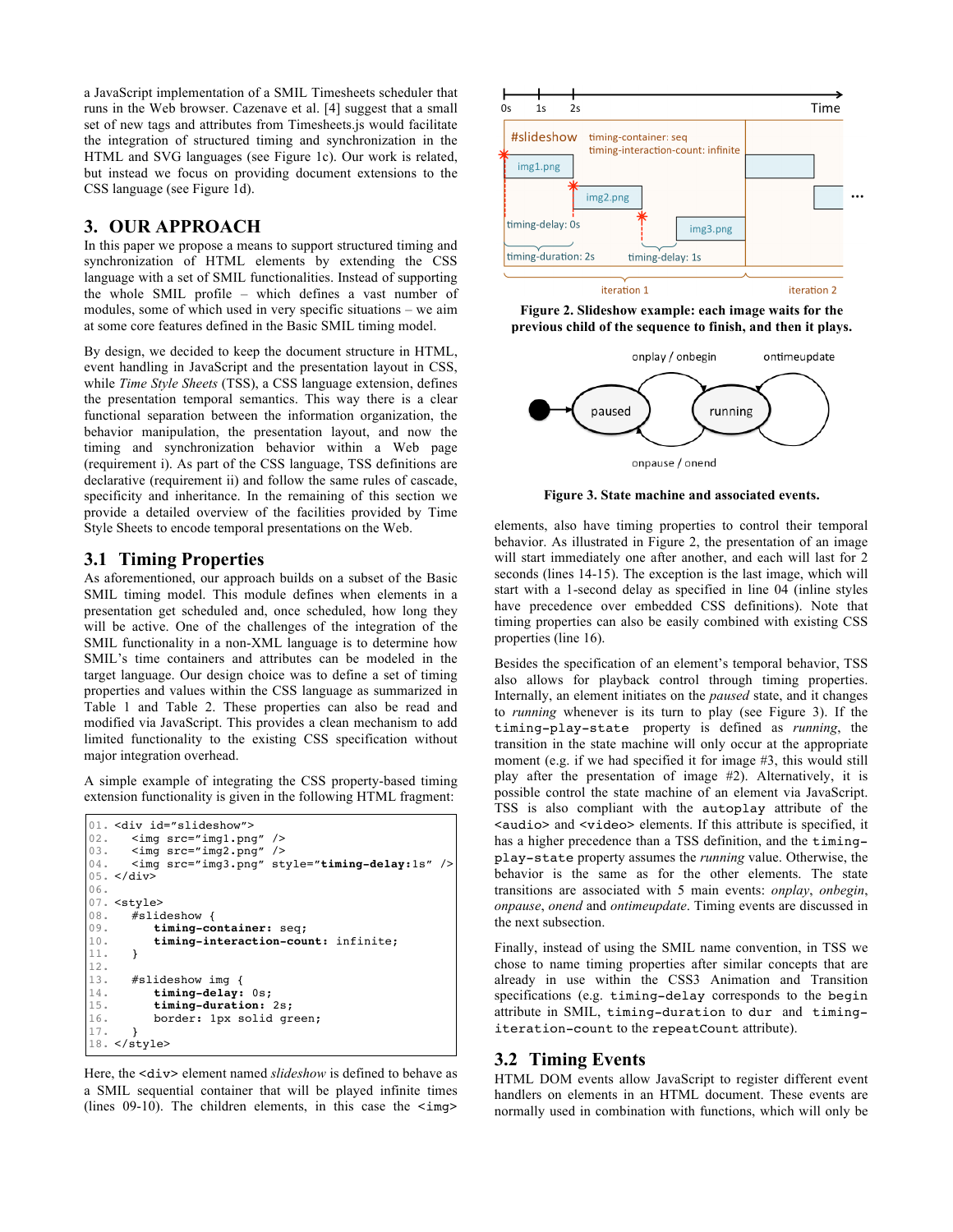#### **Table 1. Timing properties.**

| <b>Property</b>        | <b>Description</b>                                                                                                                                                    | <b>Syntax</b>                                                                                                                                                  |  |
|------------------------|-----------------------------------------------------------------------------------------------------------------------------------------------------------------------|----------------------------------------------------------------------------------------------------------------------------------------------------------------|--|
| timing-container       | Specifies how the presentation of the<br>children elements will be scheduled<br>Available containers are par-allel and<br>seq-uential                                 | <b>CSS Syntax:</b><br>timing-container: (par)   seq   initial;<br><b>JavaScript Syntax:</b><br>$object-style.time \text{Conf} = "seq";$                        |  |
| timing-delay           | Defines when an element will start. Its<br>value is defined in seconds (s) or<br>milliseconds (ms)                                                                    | <b>CSS Syntax:</b><br>timing-delay: time (0s)   initial;<br><b>JavaScript Syntax:</b><br>$object-style.timeDelay = "2s";$                                      |  |
| timing-duration        | <b>Specifies</b><br>seconds<br>how<br>many<br><sub>or</sub><br>milliseconds an element takes to complete<br>one cycle                                                 | <b>CSS Syntax:</b><br>timing-duration: time (implicit infinite) initial;<br><b>JavaScript Syntax:</b><br>$object. style. timingDuration = "ls";$               |  |
| timing-iteration-count | Defines how many times an element should<br>be played                                                                                                                 | <b>CSS Syntax:</b><br>timing-iteration-count: number (1) infinite initial;<br><b>JavaScript Syntax:</b><br>$object. style. timingIterationCount = "infinite";$ |  |
| timing-play-state      | Specifies whether an element is running or<br>paused. This property can be used in<br>JavaScript to pause or resume an element's<br>playback in the middle of a cycle | <b>CSS Syntax:</b><br>timing-play-state: (running)   paused   initial;<br><b>JavaScript Syntax:</b><br>$object-style.time$ PlayState = "paused";               |  |

Note: the default value is specified within parenthesis.

#### **Table 2. Property values.**

| Value       | <b>Description</b>                                                                                                                                                                                               |  |
|-------------|------------------------------------------------------------------------------------------------------------------------------------------------------------------------------------------------------------------|--|
| initial     | Sets a given property to its default value                                                                                                                                                                       |  |
| infinite    | Only applicable for the timing-iteration-count<br>and timing-duration properties. Specifies that the<br>element should be played infinite times or one cycle will<br>never end, respectively                     |  |
| number      | A number that defines how many times a given property<br>should be considered. Default value is 1                                                                                                                |  |
| <i>time</i> | Defines the number of seconds or milliseconds. The<br>default value is 0 for timing-delay. For the<br>timing-duration property, it is infinite for static<br>media (e.g. image) and implicit to continuous media |  |
| paused      | Specifies that the element is paused                                                                                                                                                                             |  |
| running     | Default value. Specifies that the element is running                                                                                                                                                             |  |

executed when the event occurs. The Timing Events proposed in the Time Style Sheets specification (see Table 3) extend current DOM events and follow the W3C DOM Level 2 standard model. The Timing Events associated to the Time Style Sheets framework can be normally used within HTML elements as shown below.

| <b>HTML Syntax:</b>                              |  |
|--------------------------------------------------|--|
| <element onbegin="SomeJavaScriptCode"></element> |  |
| <b>JavaScript Syntax:</b>                        |  |
| object.onbegin=function(){SomeJavaScriptCode};   |  |
|                                                  |  |

Alternatively, it is also possible to register/unregister event listeners on event target objects using the JavaScript methods addEventListener and removeEventLister (IE8: attachEvent and detachEvent), respectively.

**Table 3. Timing events.**

| Event        | <b>Description</b>                                                                 |  |  |
|--------------|------------------------------------------------------------------------------------|--|--|
| onbegin      | The event occurs when the playback cycle of an<br>element starts                   |  |  |
| onend        | The event occurs when the playback cycle of an<br>element ends                     |  |  |
| onplay       | The event occurs when the playing state of an element<br>changes to <i>running</i> |  |  |
| onpause      | The event occurs when the playing state of an element<br>changes to <i>paused</i>  |  |  |
| ontimeupdate | The event occurs when the playback time changes                                    |  |  |

# **3.3 Timing Pseudo-Classes**

In Time Style Sheets, we can use CSS pseudo-classes to define specific presentation styles for different playback phases. In general, CSS pseudo-classes are keywords added to selectors to specify special states or relations to an element. They take the form of selector:pseudo\_class {property: value;}, simply with a colon in between the selector and the name of the pseudo-class. For example, :hover can be used to apply a style when the user hovers over the element specified by the selector.

In our framework, 2 pseudo-classes have been defined to style an element when its playback cycle effectively *starts* (after timingdelay is computed) or *ends*, as follows.

```
01.
selector:active { /* after computing delay */
02.
03.
} 
04.
05.
selector:not-active { /* applied onend */
06.
07.
}
      property: value;
      property: value;
```
As a matter of completeness, the example presented in Subsection 3.1 will only bring on the expected behavior (one image being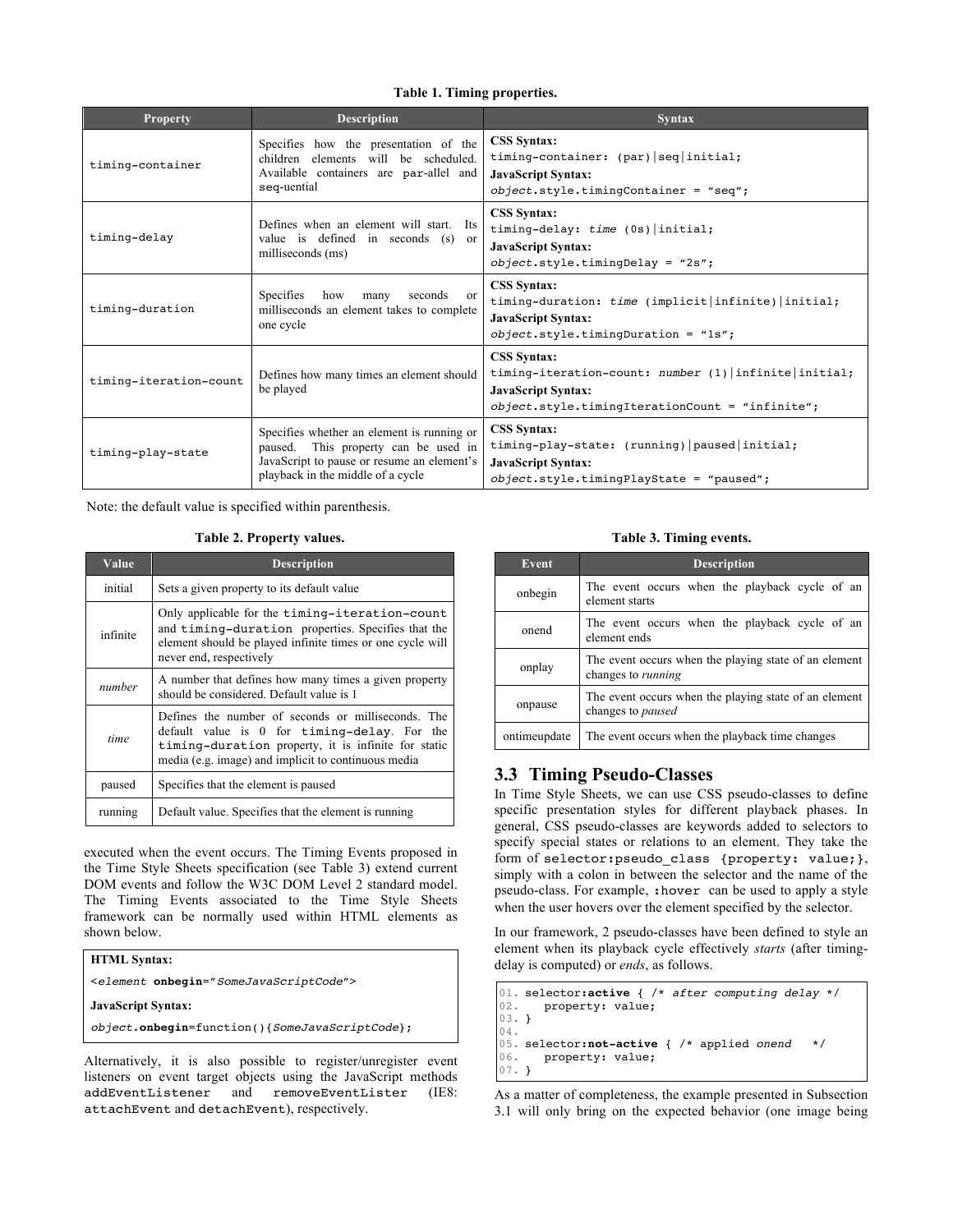

**Figure 4. An example of the different phases and states used to describe the presentation of elements.**

displayed and disappearing after the other, sequentially) if we define the timing pseudo-classes as presented below. Figure 4 illustrates these phases and states overlap. One could argue the display property equals none should be implicit for the notactive pseudo-class, but we opted to leave the specification of this behavior to the author. In SMIL a similar functionality can be achieved using the timeAction attribute. Although this attribute can produce interesting presentations, we believe it may also lead to confusion (e.g. its value can refer to a CSS class, style or a specific property). Pseudo-classes provide a more elegant and normalized solution that is aligned with current Web practices.

```
01.
#slideshow img:active {
02.
03.
} 
04.
05.
#slideshow img:not-active {
06.
07.
}
      /* not necessary in this example */
      display: none;
```
# **3.4 Support to Rich Media Content**

We have seen that Time Style Sheets defines a set of CSS properties, events and pseudo-classes that allow for structured timing and synchronization of HTML elements within a Web page. In this section we discuss a complementary set of properties targeted to media elements, in particular continuous media. These definitions can be useful when creating rich media experiences

|  | Table 4. Timing properties related to media. |  |
|--|----------------------------------------------|--|
|  |                                              |  |

| <b>Property</b>    | <b>Description</b>                                                                                                                                                                                          |
|--------------------|-------------------------------------------------------------------------------------------------------------------------------------------------------------------------------------------------------------|
| timing-clip-begin  | Specifies the time at which a continuous<br>media stream begins playing, relative to the<br>start of the media file. The value of this<br>property must be specified in seconds (s) or<br>milliseconds (ms) |
| timing-clip-end    | Specifies the time at which a continuous<br>media stream stops playing, relative to the<br>start of the media file. The value of this<br>property must be specified in seconds (s) or<br>milliseconds (ms)  |
| timing-volume      | Defines the relative output of an audio<br>object. It takes a value from 0.0 to 1.0. The<br>default value is 1.0, which corresponds to<br>100%. A lower value makes the audio play<br>more silently         |
| timing-sync-master | Identifies which element (by its unique id)<br>should be used as the master synchronization<br>clock. By default an element follows its<br>internal clock                                                   |

like video mashups [6][13]. In Table 4 we summarize these additional timing properties. In order to exemplify the use of such properties we present 2 examples.

First, we introduce a *playlist* example composed of an audio track (lines 02-06) and a collection of video elements identified as *video\_seq* (lines 07-26). These 2 components will be played in parallel and the playlist will last for 2min (lines 31-32). On the other hand, the video seq's inner videos will play sequentially one after another (as specified in lines 36 and 45-47). Note that instead of playing the entire video file, the timing-clipbegin and timing-clip-end properties are used to define video clips of interest (lines 08, 13 and 21). Alternatively, the use of Media Fragments<sup>7</sup> could be considered to specify the temporal dimension of a media clip using URIs (*Uniform Resource Identifier*). It is also worth mentioning that only the audio element will reproduce sound (line 02), while the audio of the video clips will be played silently – but will still be played (line 40).

```
01. <div id="playlist">
02.
03.
04.
05.
06.
07.
08.
09.
10.
11.
12.
13.
14.
15.
16.
17.
18.
19.
20.
21.
22.
23.
24.
25.
26.
27. </div>
28.
29.
<style>
30.
31.
32.
33.
34.
35.
36.
37.
38.
39.
40.
41.
42.
43.
44.
45.
46.
47.
48.
</style>
      <audio style="timing-volume:1.0">
        <source src="track.ogg" type="audio/ogg"/>
        <source src="track.mp3" type="audio/mpeg"/>
        Your browser does not support HTML5 audio.
      </audio>
      <div id="video_seq">
        <video style="timing-clip-begin:0s;
                       timing-clip-end:5s;">
          <source src="v01.ogg" type="video/ogg" />
          <source src="v01.mp4" type="video/mp4" />
          Your browser does not support HTML5 video.
        </video>
        <video style="timing-clip-begin:30s;
                       timing-clip-end:34s;">
          <source src="v02.ogg" type="video/ogg" />
          <source src="v02.mp4" type="video/mp4" />
          Your browser does not support HTML5 video.
        </video>
        ...
        <video style="timing-clip-begin:13s;
                       timing-clip-end:19s;">
          <source src="vN.ogg" type="video/ogg" />
          <source src="vN.mp4" type="video/mp4" />
          Your browser does not support HTML5 video.
        </video>
      </div>
      #playlist {
         timing-container: par;
         timing-duration: 120s; /* it lasts 2 min */
      }
      #video_seq {
         timing-container: seq;
      }
      #video_seq > video {
         timing-volume: 0; /* videos kept on mute */
         width: 480px;
         height: 320px;
      }
      #video_seq > video:not-active {
         display: none;
       }
```
 $7$  http://www.w3.org/TR/media-frags/

 $\overline{a}$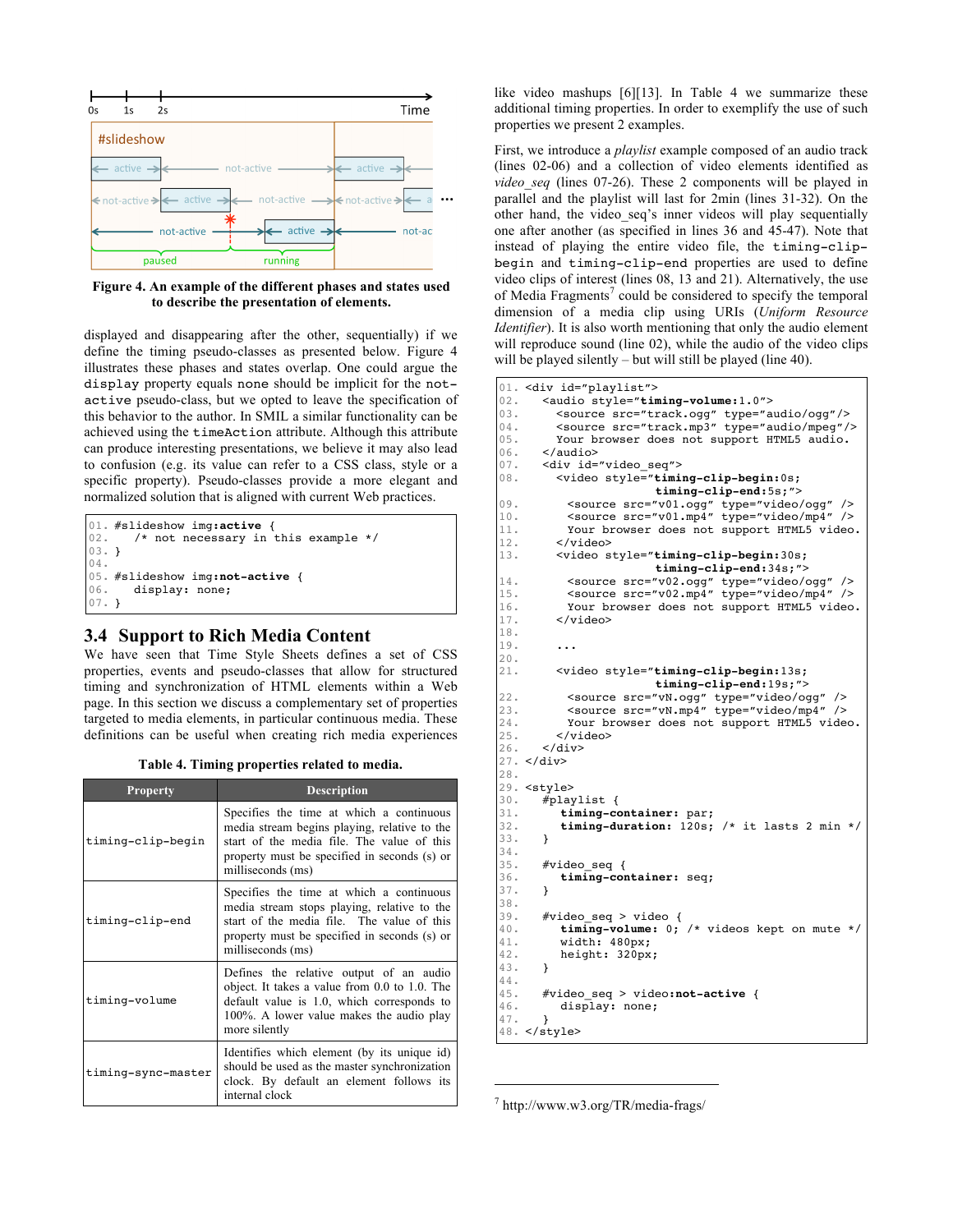

Next, we illustrate a rich media example that could be used in an education environment [3][10][15]. In this second use case, a video element identified as *video\_quiz* (lines 01-05) is used as the *conductor* of an interactive experience. We then prompt the user with a *quiz* (lines 06-12) at certain point of the video playback. For that, we first need to specify the video as the master synchronization timing of the quiz (line 16), and then set the moment at which the quiz must be presented (20s after the start of the video, as shown on line 17). The timing-sync-master property indicates that instead of being controlled internally, the clock of the video element will send time updates to control the presentation of the quiz.

```
01.
<video id="video_quiz">
02.
03.
04.
05. </video>
06. <form id="quiz">
07.
08.
09.
10.
11.
12.
</form>
13.
14.
<style>
15.
16.
17.
18.
19.
20.
21.
22.
23.
</style>
24.
25.
<script>
26.
27.
28.
29.
30.
31.
32.
33.
34.
35.
36.
37.
38.
39.
</script>
      <source src="movie.ogg" type="video/ogg" />
      <source src="movie.mp4" type="video/mp4" />
      Your browser does not support HTML5 video.
      <h3>Which nation has won the most World 
          Cups?</h3>
      <input type="radio" value="germany">...
      <input type="radio" value="italy">...
      <input type="radio" value="brazil">...
      <input type="submit" value="Submit"
          onclick="checkQuiz();">
      \overline{\#}quiz {
         timing-sync-master: #video_quiz;
         timing-delay: 20s;
      }
      #quiz:not-active {
         display: none;
      }
      var quiz = document.getElementById("quiz");
      quiz.addEventListener("onplay", function(ev){
         ev.stopPropagation();
         document.getElementById("video_quiz").
            style.timingPlayState = "paused";
      });
      function checkQuiz() {
         ...
         /* if answer is correct, resume video */
         document.getElementById("video_quiz").
            style.timingPlayState = "running";
         ...
      }
```
We still make use of extra scripting to customize the presentation behavior. Once the quiz appears to the user, the video playback is paused (lines 26-31). When the user answers the quiz and press



**Figure 5. Implementation diagram. Figure 6. Event propagation methods.**

the *submit* button (defined on line 11), the answer is checked and, if correct, the video playback is then resumed (lines 33-38).

# **3.5 Extensibility**

As shown in this section, Time Style Sheets allows authors to time and synchronize elements within a Web page. However, the framework can still be extended to support new functionalities. As we saw in Subsection 3.4, a complementary set of properties is necessary to media elements, in particular continuous media.

Another consideration to make is that we decided to support only explicit time values, instead of more complex *syncbase* or *eventbase* timing. As a reminder to an interested reader, among other things SMIL allows specifying the activation, duration and termination of an element based on other elements' timing (e.g. start image #2 2s after image #1 has begun) or interactive events (e.g. start image #2 after clicking on image #1), respectively. Although one might think we lose in terms of expressiveness, we believe our approach favors readability. By using predictable timing we also can easily support the change of time style on the fly. It is important to mention that with unpredictable playback times (e.g. a live video stream) a different approach would be necessary. In the current design we opted to yield up some of these concepts to keep things simple. We believe this is a topic that can be explored in future work.

# **4. IMPLEMENTATION**

A TSS compliant agent is composed of a parser that interprets a TSS definition and a renderer that implements the semantics specified in such document (see Figure 5). As current Web browsers do not support the specification of custom CSS properties and pseudo-classes, we developed a TSS parser and renderer engine in JavaScript. To make use of our TSS proof of concept implementation, an author just has to import the JavaScript files in the head of the HTML document. Once the page is completely loaded by the browser, the TSS parser examines the associated styles and triggers a custom ontssparserready event. At this moment, a TSS renderer that listens to such event takes over and schedules the document presentation accordingly. Note that different renderers can implement different semantics. For instance, one could provide a visual representation of the scheduling for authoring purposes instead of focusing on the document playback.

In our implementation, the playback of elements is controlled using Event Capturing (top-down), while the notification of timing events uses Event Bubbling (see Figure 6). Both event propagation approaches are part of the W3C standard. For the first, this means that one can play or pause any element, without impacting the presentation of other elements within a Web page. This is true *unless* the other elements are descendants of the element into question (e.g. if a slideshow is paused, the presentation of the inner image running at that moment will also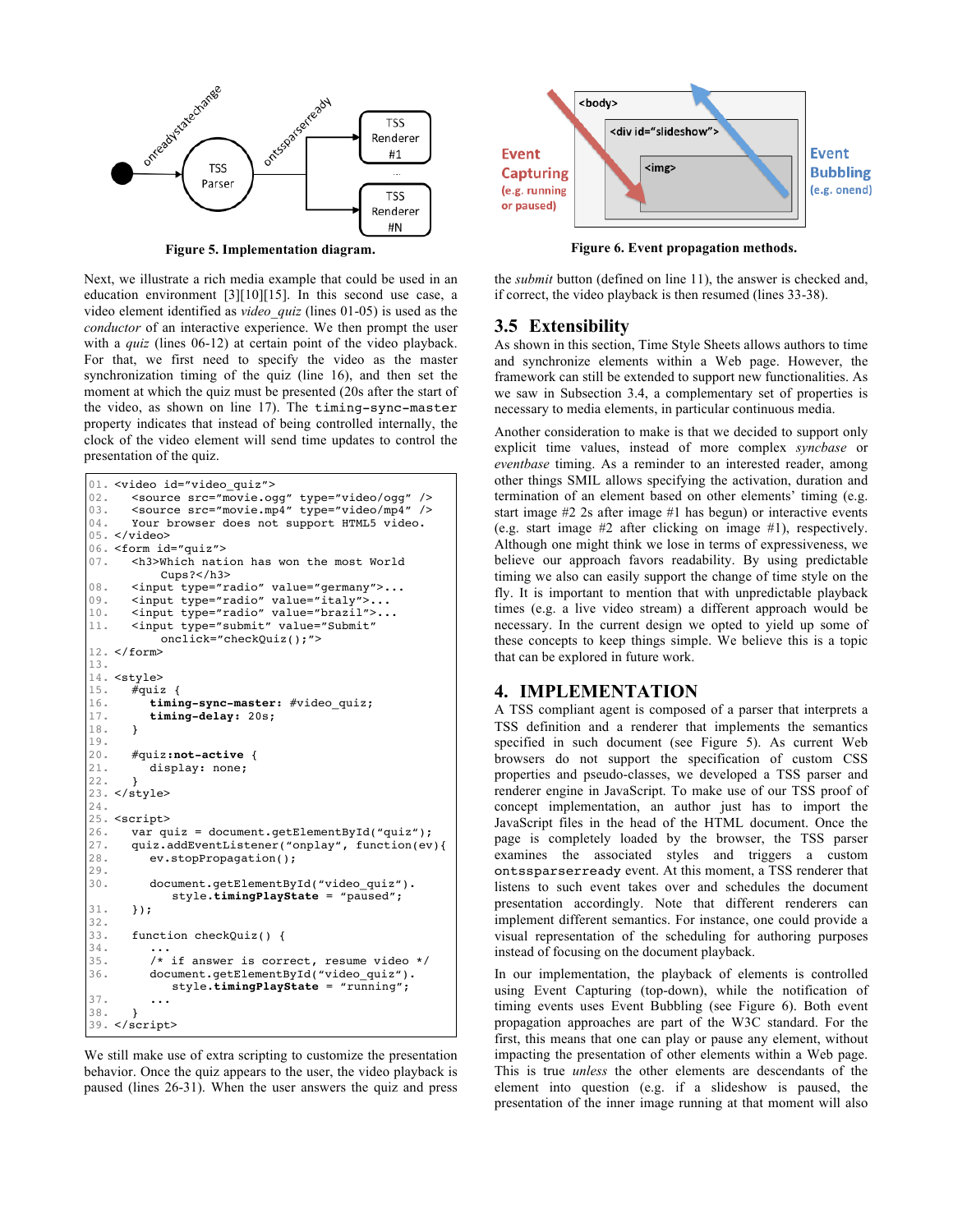

**Figure 7. The renderer's implementation at a glance.**

be paused). For timing events (e.g. onbegin, onend etc.) we use a complementary approach. In the Event Bubbling (bottom-up) model, an event is first captured and handled by the inner most elements, and then propagated to outer ascendants. This way, the slideshow's temporal container (in our case, sequential) gets notified of their children end event and can start the next image.

The other characteristic feature of our renderer's implementation is that time is not inherited. This means parent nodes do not provide timing information to their children – unless the timing-sync-master property has been defined explicitly for doing so. Each timed element has an independent player that is updated by a global clock. The global clock is a source of monotonically increasing time values unaffected by adjustments to the system clock. The time values produced by the global clock represent wall-clock milliseconds from an unspecified historical moment. Because the zero time of the global clock is not specified, the absolute values of the time values produced by the global clock are not significant, only their rate of change. The global clock is not exposed in the programming interface and nor is it expected to be exposed by markup. In the future we may consider the use of hierarchical arrangements of time relationships between timed elements.

Typically, a player is tied to the global clock such that its absolute time is calculated as a fixed offset from the time of the global clock. This offset is established by designating some moment as the player's zero time and recording the time value of the global clock at that moment. At subsequent moments, the time value of the player's timeline is calculated as the difference between the current time value of the global clock and the value recorded at the zero time. A player realizes some timed behavior (e.g. sequential container, parallel container or media) and binds itself to the source node (see Figure 7). A player also allows run-time control and it is in charge of exposing the JavaScript API (*Application Programming Interface*) discussed in Section 3.

# **5. FINAL REMARKS**

Much has changed in the World Wide Web in these 2 decades of WebMedia conference, and it seems that at last the temporal aspect started receiving the attention it deserves in the HTML language (and related technologies). In this work we presented a set of document extensions to support structured timing and synchronization within Web pages. Time Style Sheets was designed to be fully declarative rather than procedural. This way, we also favor reusability, maintainability and readability, making it more accessible to a wider audience (requirement i). As Time

Style Sheets is built on top of CSS, a style sheet language, we also keep a clear functional separation between the HTML structure and the temporal semantics (requirement ii).

One could argue that some of the facilities proposed in this work could be achieved within HTML5 by adding complex additional scripting, or perhaps by assimilating technologies like SMIL or NCL in totality. Although this may be true, we believe that the great challenge is to combine the best lessons learned in the past with current Web design principles, balancing flexibility and expressiveness to not reinvent the *wheel*. In these lines, this work shows that the SMIL temporal model transcends a specific host language (in this case XML-based) and it is a powerful abstraction to be considered when handling the temporal aspect within a Web page. These results directly answer our research question.

In the near future, we plan to make public our TSS implementation. As for rich media experiences like video mashups, there are implications on the design of the TSS agent (or player), mainly in regard to intelligent prefetching mechanisms [5] within the Web browser. We plan to explore this topic in future work. Finally, we expect that some of our contributions can bring new insights and help in the evolution of CSS within W3C.

#### **6. ACKNOWLEDGMENTS**

This work has been partially funded by the Brazilian Ministry of Science and Technology under contract no. FINEP 03.11.0371.00.

#### **7. REFERENCES**

- [1] Azevedo, R.G.A., Lima, B.S., Soares Neto, C.S. and Teixeira, M.M. 2009. An approach for textual authoring of hypermedia documents based on the use of programmatic visualization and hypertextual navigation. In *Proceedings of the XV Brazilian Symposium on Multimedia and the Web*  (WebMedia '09). ACM, New York, NY, USA, Article 18, 8 pages. DOI=10.1145/1858477.1858495 http://doi.acm.org/10.1145/1858477.1858495
- [2] Bulterman, D.C.A and Rutledge, L.W. *SMIL3.0 - Interactive Multimedia for Web, Mobile Devices and DAISY Talking Books*. Springer-Verlag, 2009. ISBN: 978-3-540-78546-0
- [3] Cambruzzi, W.L., Rigo, S.J. and Barbosa, J.L.V. 2012. A proposal for managing multiple trails in educational environments. In *Proceedings of the 18th Brazilian symposium on Multimedia and the web* (WebMedia '12). ACM, New York, NY, USA, 25-28. DOI=10.1145/2382636.2382645 http://doi.acm.org/10.1145/2382636.2382645
- [4] Cazenave, F., Quint, V. and Roisin, C. 2011. Timesheets.js: when SMIL meets HTML5 and CSS3. In *Proceedings of the 11th ACM symposium on Document engineering* (DocEng '11). ACM, New York, NY, USA, 43-52. DOI=10.1145/2034691.2034700 http://doi.acm.org/10.1145/2034691.2034700
- [5] Gao, B., Jansen, J., Cesar, P. and Bulterman, D.C.A. 2010. Beyond the playlist: seamless playback of structured video clips. *IEEE Trans. on Consum. Electron*. 56, 3 (August 2010), 1495-1501. DOI=10.1109/TCE.2010.5606288 http://dx.doi.org/10.1109/TCE.2010.5606288
- [6] Jansen, J., Cesar, P. Guimarães, R.L. and Bulterman, D.C.A. 2012. Just-in-time personalized video presentations. In *Proceedings of the 2012 ACM symposium on Document engineering* (DocEng '12). ACM, New York, NY, USA, 59-